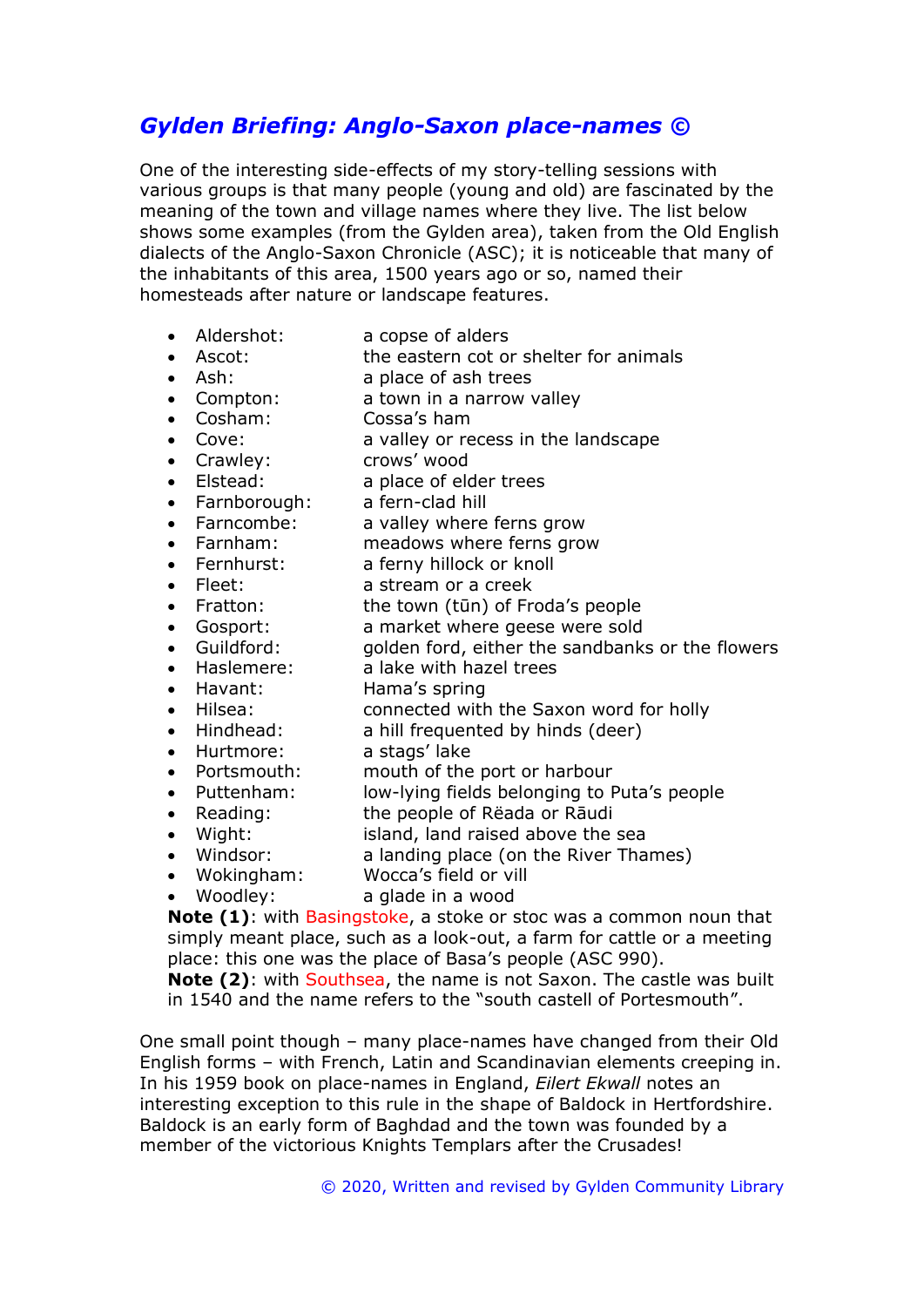

There are many ways in which place-names can be classified and studied and this article can only provide a brief introduction. Some people wonder why the study of place-names is important and I would reply that an awareness of your local area can only add value to your family history. Many people like to trace their ancestors and, if your family has lived in one area for several generations, place-names show an interesting extra aspect.

# **English history**

Place-names can show which peoples lived and where, either before or after the Saxons. Many names that end in *–ing* are older and date back to the earliest Saxon settlements, eg Reading. Much of the population in the east of the country were Angles (Danish in origin), from which we derive the term, East Anglia.

## **Saxon religion and mythology**

Now, Thursley is a great example of a place-name with religious or heroic roots, deriving its name from the god, Thor. Other local places that reflect Saxon deities include Tuesley (from the god Tiw) and Froyle (from the goddess Frig or Freya). Other mythical beliefs can also be detected from this pre-Christian period, eg Hascombe (meaning *witch's valley*) or Puckeridge in Hertfordshire (meaning *stream of the goblins*).

© 2020, Written and revised by Gylden Community Library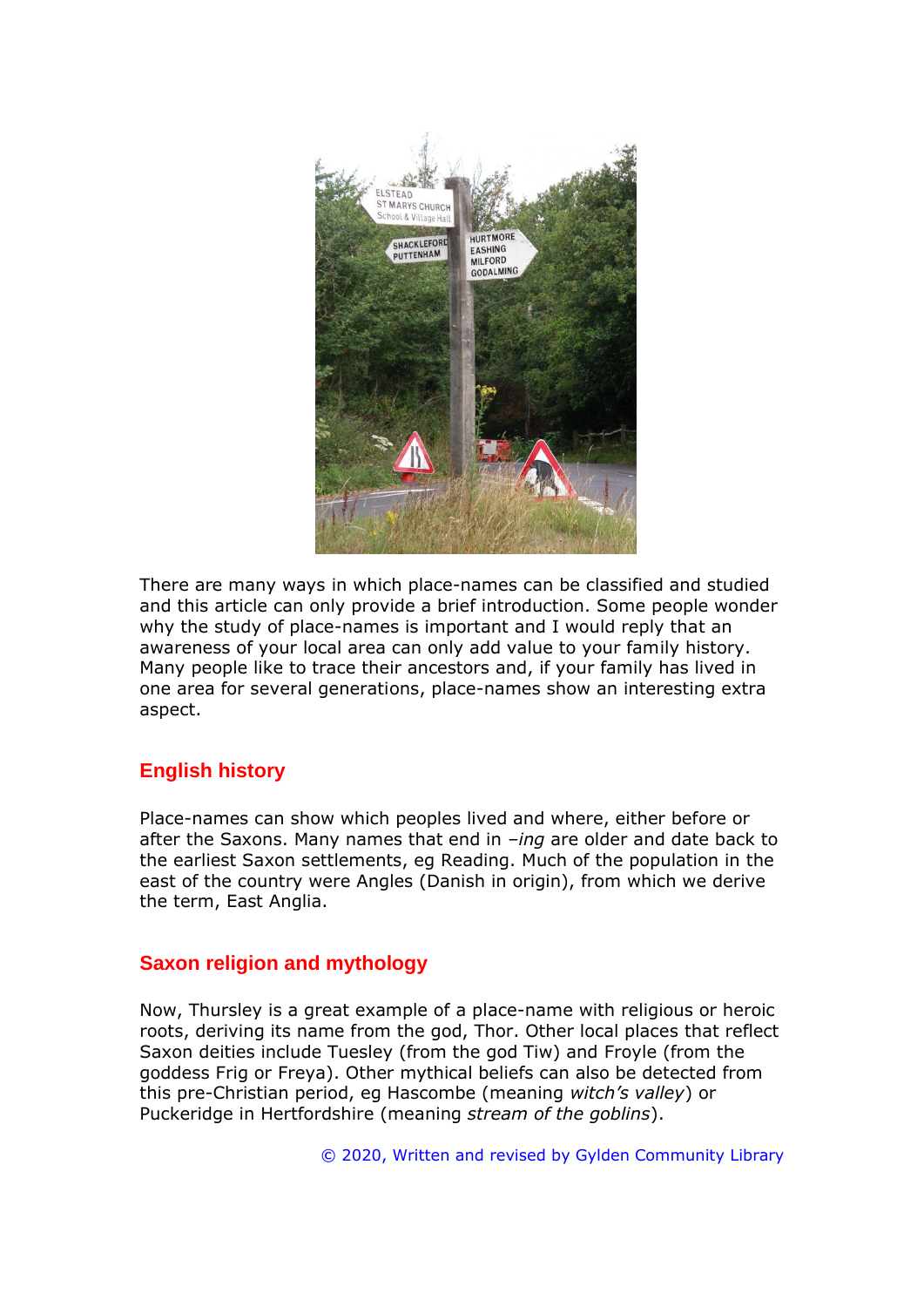#### **Man-made features**

Architectural landmarks are often seen in place-names, such as Roman roads or forts, older forts, places of worship, bridges, fords, etc. Building materials can be included too, eg white stone or thatch. Yateley means a grove or glade with a gate…a leah or ley or ly on a name usually denotes a glade or grove in a wood.

Prehistoric stone circles were known as quarles or wharles and monuments referred to the use - Kingston was the stone at which Saxon kings were crowned. Some look-out places were named as such, eg Warningcamp (near Arundel) or Beaconsfield. If your town ends in *–bury*, *-berry* or *–burgh*, this would have been a fort of some type. This is not always the rule as some hills were not forts – Findon's (Sussex) name means *a hill with a heap of wood*!

## **Saxon life**

Saxon society placed great store on meeting places (moots) and common moot sites became the place-names, eg Mutlow (Cheshire) and Spellow (Lancashire – from a word meaning *to debate or speak*). Royal placenames include Kingston or Quinton (Gloucestershire: a ton or tun was a town). Industries were responsible for many place-names and most are self-explanatory, such as Milford or Potterton (West Yorkshire).

The same can be said for farming matters and these are also self-evident: Cowfold (Sussex), Oxton (Cheshire), Barley (Lancashire) or Wheatley (Essex). If your home place ends in a *–stead*, *-stoke* or *–den*, it is likely that the Saxons kept their animals or crops nearby. Esher was a place where ash trees were cut and processed.

#### **Idioms**

This final category is a bit of a catch-all as it covers personal names, phonics, farming terms and even slang. The town of Godalming is a case in point as there is no other town of this name and the root of the placename is Godhelm's people. Other examples of local leaders giving their names to the homesteads or towns are Basa (Basingstoke), Cissa (Chichester) and Effa (Effingham).

And there are still grey areas in interpretation. For example, the word *swin* in Old English meant swine and so Swindon means *pig hill* and Swingfield (Kent) means *pig field*. However, there is a crossover with the Dutch word, *zwin* (meaning *creek*), and the Swin Channel in Essex has nothing to do with pigs at all! Another oddity is Sandhurst (sandy hill), but nearby Yorktown was named after Frederick, Duke of York, who founded Sandhurst College in 1812.